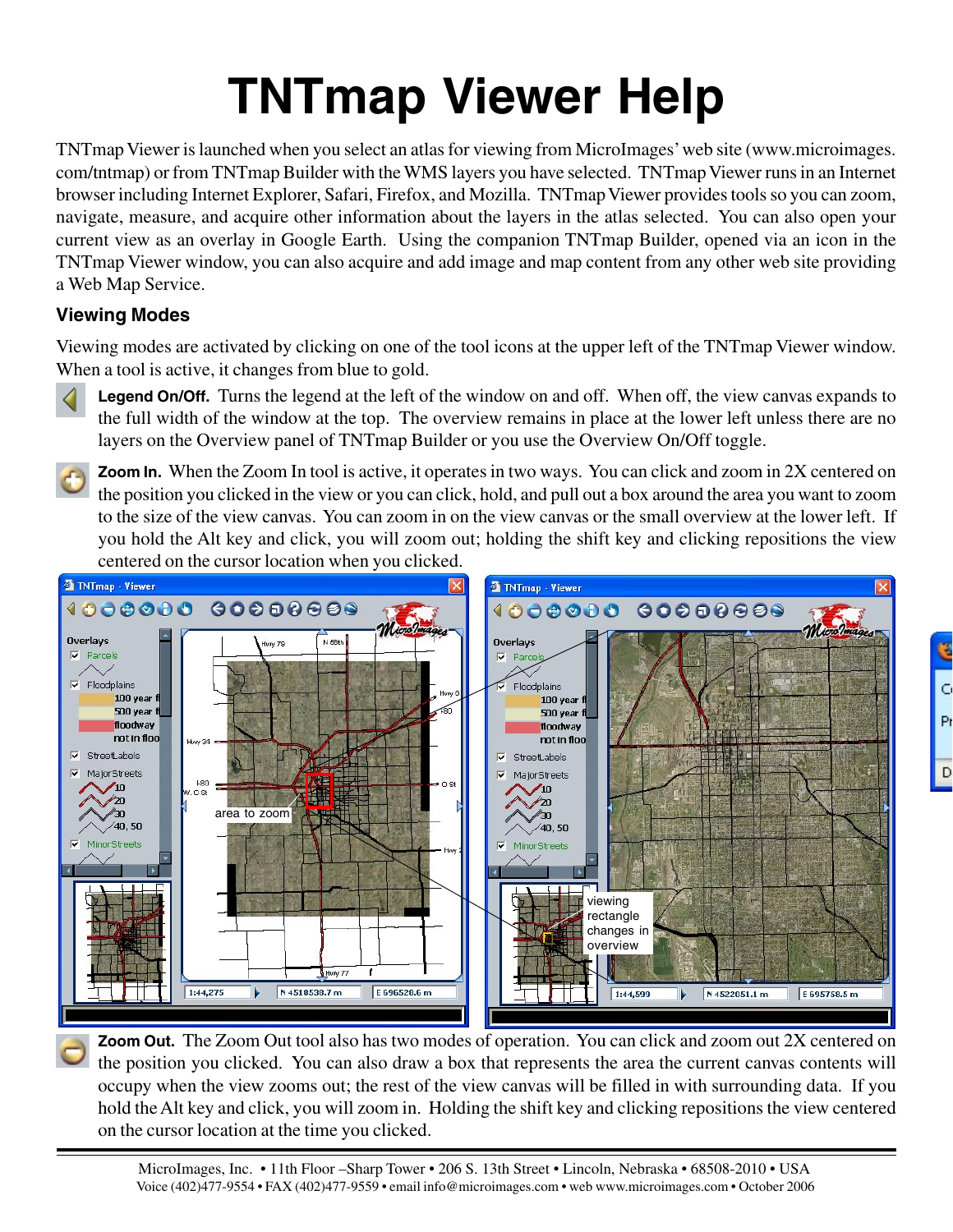

**Recenter.** The Recenter tool moves the position you click to the center of the view canvas without changing the scale of the layers in the view. Holding the shift key and clicking recenters the view on the location of your click in any of the zoom modes.

**Measure.** The Measure tool lets you make linear and area measurements by drawing over or around the features you want to measure. Click anywhere in the view canvas to start drawing. Details for each measurement you make appear in a separate Measurement window. The Measure tool is simple to use but has many features that are discussed in more detail in a following section.

**Show Feature Info.** When this tool is selected, clicking on the image in the view opens a window with information about the feature at the location clicked. The information provided is that set up for viewing as a DataTip in Micro-Images' professional products. See the Quick Guide entitled Multiline DataTips for how to produce DataTips with more than one line for a

| MicroImages test/beta TNTserver 2006:7.2 | MicroImages test/beta TNTserver 2006:7.2                    |  |
|------------------------------------------|-------------------------------------------------------------|--|
|                                          | Owner City:<br>FRIEND, NE                                   |  |
| Road:<br>Lewellen Rd                     | Assessed                                                    |  |
| Township:<br>18                          | \$47725<br>Value:                                           |  |
| 39 W<br>Range:                           | Year Built:<br>1900                                         |  |
| 29<br>Section:                           | Dwelling Sq                                                 |  |
| NRD:<br><b>Twin Platte</b>               | 663<br>Ft                                                   |  |
| Arthur<br>County:                        | $\mathcal{D}$<br>Bedrooms:                                  |  |
| Quadrangle: Bear Hill                    | Bathrooms:                                                  |  |
| 3668 feet<br>Flevation:                  | 10-24-226-001-000<br>Parcel ID:                             |  |
|                                          | 0.127252 acres<br>Acreage:                                  |  |
|                                          | Floodplain:<br>not in floodplain                            |  |
| or the location also appear in           | School<br><b>Lincoln Public Schools</b><br><b>District:</b> |  |

<sup>3</sup> Measurement System Standard International: C

 $\bar{P}$  Length:

Area: **Perimeter:** 

 $\bar{z}$  Length:

Area: **OS** Perimeter

**New Measurement** 

English: C

429.69 ft

578.26 ft

 $49.4 m$ 290.8 sq m

68.63 m

21,279.2 sq ft

**Clear All** 

×

×

given layer. Any links to files or other web sites for this window. If the link is a hierarchical link (to another layout), clicking on it will open an additional TNTmap Viewer window with the linked layout dis-

played. Links can also be followed with the Navigate tool, which only appears when links are present.

**Navigate.** This icon appears at the right of the toolbar *only* when MicroImages' special HyperIndex® links are available in an atlas. If the link is to other map and image data, a new instance of TNTmap Viewer is launched, which displays the linked map and image data when you click on the link. If the link is to a web site or an external file, the appropriate program is opened. If your browser blocks pop-ups, you will have to hold down the Ctrl key when you click so this new window can be opened.

Add DataTip and reference multiline DataTip QG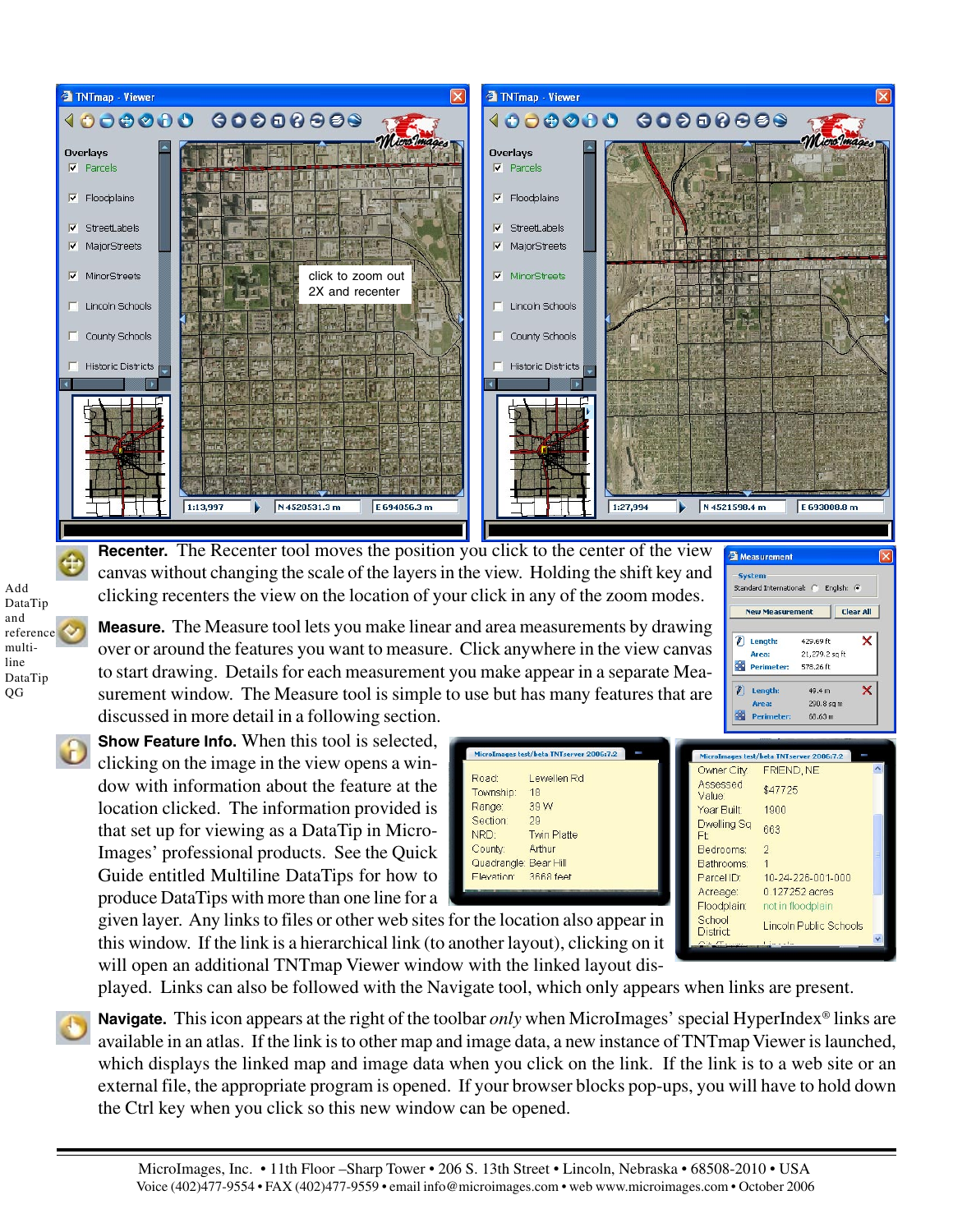#### **Viewing Actions**



**Last View.** Returns you to your previous view.

**Go To Initial Extents.** Redisplays the same area of the atlas as when the current instance of TNTmap Viewer was opened. Layers that you have turned on or off while viewing remain in the same state as you set them.

**Next View.** Takes you forward to the view you had prior to using the Last View button.

**Overview On/Off.** Toggles the overview at the lower left on and off.

**Help.** Takes you to a web page that provides access to this help along with other information about TNTmap.

**Reload All Layers.** Retrieves new versions of all layers currently turned on from MicroImages' Web Map Service and refreshes the view.



**Load new view.** Opens the TNTmap - Load Context Document window so you can enter the location of or browse to a Context Document known to you or pick from known, predefined Context Documents.



**Open TNTmap Builder.** Opens a TNTmap Builder window so you can select layers to add to the current view or open other individually selected layers or predefined atlases from MicroImages' site in a new instance of TNTmap Viewer. You can also select layers for a new or existing view from any Web Map Service (WMS) compliant server. You can choose a WMS from the list provided or type in the URL for others you know of. This icon is not present if you opened TNTmap Viewer from TNTmap Builder installed on a Windows computer because an associated TNTmap Builder is already open. Closing an installed version of TNTmap Builder on a Windows machine, closes all TNTmap Viewers opened from it.

**Open in Google Earth.** Launches Google Earth with the entire atlas overlaid in place regardless of which layers you are currently displaying or the area showing in the current view. If multiple layers are present in TNTmap, they will remain individual layers in Google Earth so their display can be toggled on and off. If you just want an individual layer or you want to use layers from other WMS compliant sites, use TNTmap Builder to navigate to those sites and select layers for overlay.

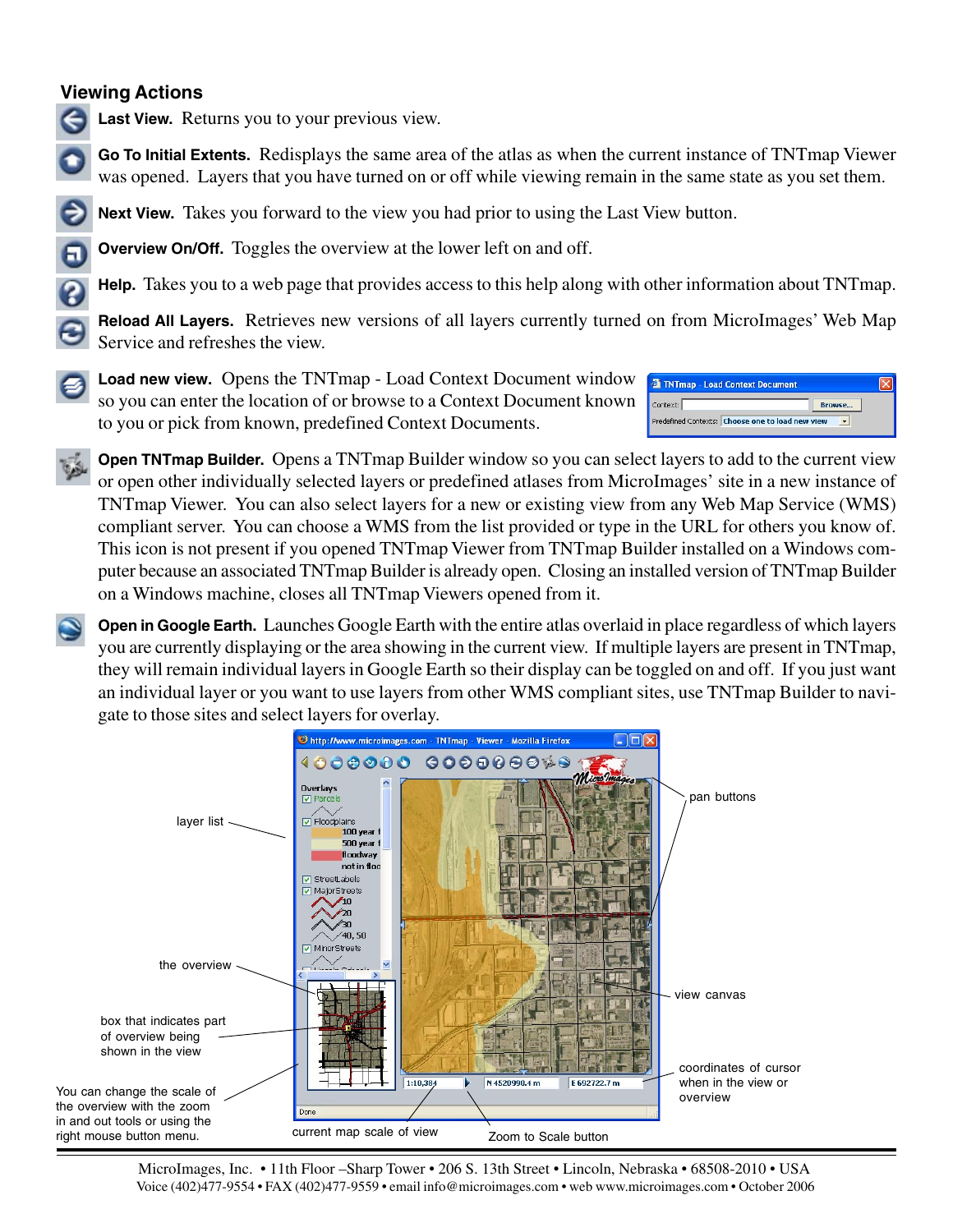**Pan Buttons.** There are eight pan buttons around the view area, one at each corner and one in the middle of each edge. Clicking on any of these buttons pans the view 50% in the direction of your click, such that 50% of the new view area overlaps the previous view.

**Zoom to Scale Button.** A click on this button will zoom you to the map scale you entered in the map scale field at the immediate left.

### **Legend**

A list of layers currently available for the view is presented at the left of the Viewer if the layers are loaded separately rather than acquired as a composite image (by clicking on the *Render As Group* icon in TNTmap Builder). You can use the check boxes in this list to turn layers on and off. Color coding of the layer names indicates current layer visibility. You can change how the legend is displayed by clicking on the Save As TNTmap/Google Earth/World Wind icon in TNTmap Builder. The choices are: mixed legend (images only unless there is no image, then text is used), text only, images and text, and no legend. The more complex the legend, the longer it takes to retrieve. Also, there is no guarantee that legend images are available.

- **Green.** If a layer name is green, that layer is present but not visible at the current zoom because the density of its elements would obscure other layers.
- **Blue.** If a layer name is shown in blue, that layer does not overlap the area currently being shown in the view canvas.
- **Red.** The initial state of all layers is red with a light background indicating the layers have not yet been loaded. Layers shown in red with a dark background were not successfully acquired from the designated WMS.

50% translucent Opaque Disable/Enable <sup>2</sup> Refresh Layer U View Layer / Error Show Layer URL 2oom Out Re-center Q Zoom In

> Initial Area **Last View** Next View Add to Favorites.. Copy Shortcut Copy URL

Show Feature Info

중 Refresh Map

**Black.** Layers shown in black are visible provided they are not obscured by another overlay.

#### **Right Mouse Button Menus**

Each layer name, the overview, and the view canvas have menus that pop-in when you right-click.

#### **Layer Name Right Mouse Button Menu**

- Choose between 50% transparent and opaque for each layer,
- Turn layer requests on and off (when a layer is simply hidden, a request is still sent),
- Refresh individual layers
- View individual layers or errors encountered while layer is being loaded, and
- Show layer URL, which opens a window that displays the layer's URL.

#### **View Canvas and Overview Right Mouse Button Menu**

- Zoom in and out without changing the active tool,
- Recenter without changing the active tool, and
- Get feature information regardless of the active tool.
- Go to previous, next, and initial views, and
- Refresh all layers.
- The view right mouse button menu also has Cancel Point and End Line entries when measuring.

#### **Windows Explorer Right Mouse Button Menu**

• The Add to Favorites, Copy Shortcut, and Copy URL choices occur only if the web application TNTmap Viewer is open in Windows Explorer and you are viewing a published context. Add to Favorites lets you name an entry to be added to your Windows Explorer Favorites menu. Subsequently when you make this choice, TNTmap Viewer will open in Windows Explorer with the same atlas displayed. After using Copy Shortcut or Copy URL, you can paste the shortcut or URL where you want.